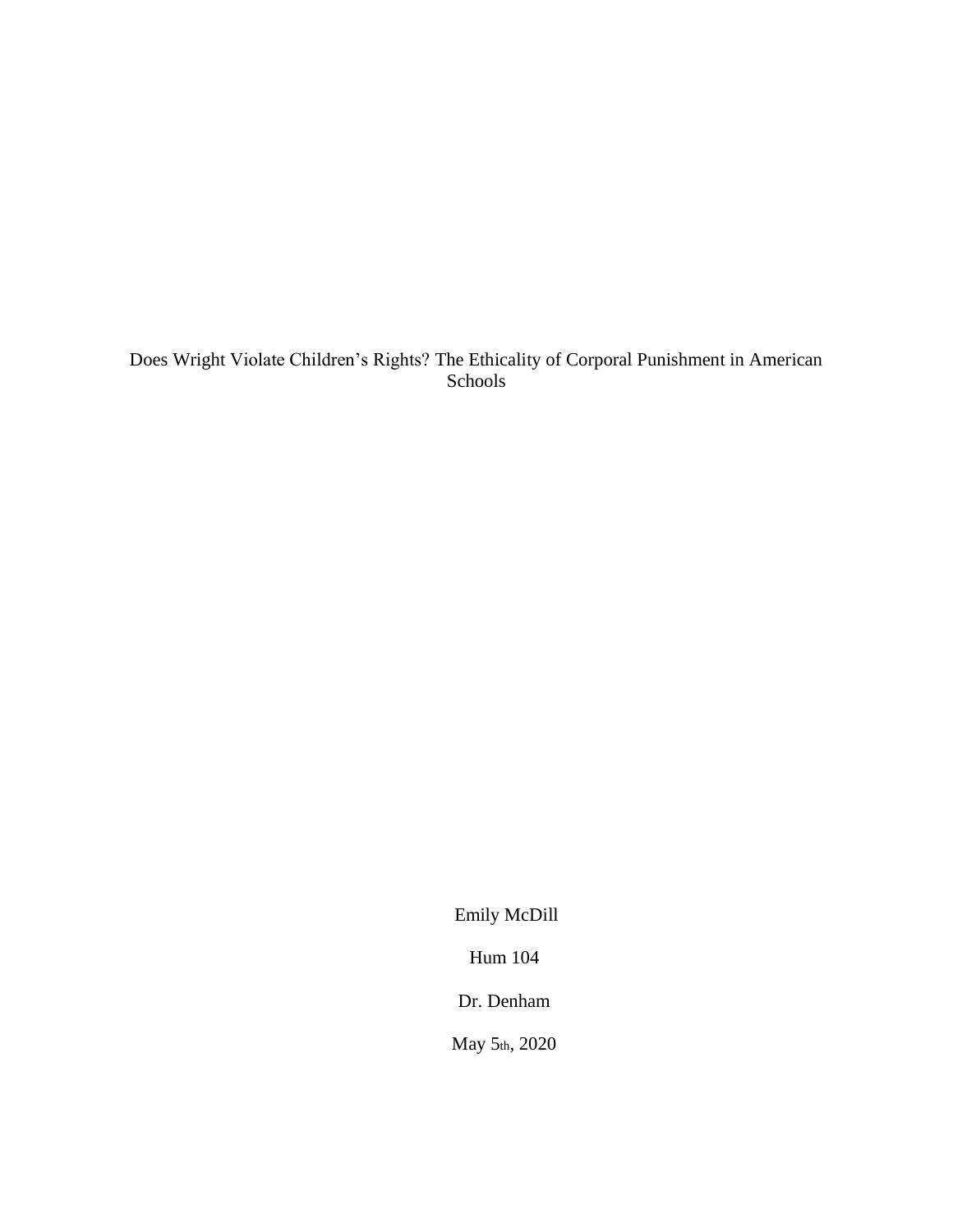Memories of paddling, or beating children's bodies with a wooden instrument, as a form of discipline may seem to belong to one's parent's or grandparent's generation, but the use of corporal punishment in schools remains legal in twenty states.<sup>1</sup> This surprising longevity of this practice is attributed to the 1976 United States Supreme Court case Ingraham v. Wright, which maintains that the use corporal punishment in schools is constitutional because it does not equate cruel and unusual punishment. The 1989 United Nations Convention of Rights of the Child, which was ratified by 191 countries, directly opposes the use of corporal punishment in an educational setting.<sup>2</sup> Article 28, section 2 asserts, "States Parties shall take all appropriate measures to ensure that school discipline is administered in a manner consistent with the child's human dignity and in conformity with the present Convention."<sup>3</sup> The United States signed the CRC, but despite studies demonstrating the detrimental psychological effects of violence on children, and individual state's moves to abolish corporal punishment in schools, has yet to ratify the treaty. The United States' commitment to the ruling of Ingraham v. Wright raises the question of how the clash between cultural and traditional practices should be reconciled with universal doctrines that uphold a standard of rights, particularly when one's body is considered their inviolable property. Does the United States have a moral obligation ratify the Convention of Rights of the Child and outlaw corporal punishment in schools, or can these conflicting worldviews coexist?

Corporal punishment is defined as "the willful and deliberate infliction of physical pain on the person of another to modify undesirable behavior".<sup>4</sup> Although many consider the application

<sup>1</sup>Farmer and Stinson, "Failing the Grade.".

<sup>2</sup> Farmer and Stinson, 1045.

<sup>3</sup> Imbrogno, "Corporal Punishment in America's Public Schools and the U.N. Convention on the Rights of the Child."

<sup>4</sup> Roy, "Corporal Punishment in American Public Schools and the Rights of the Child," 555.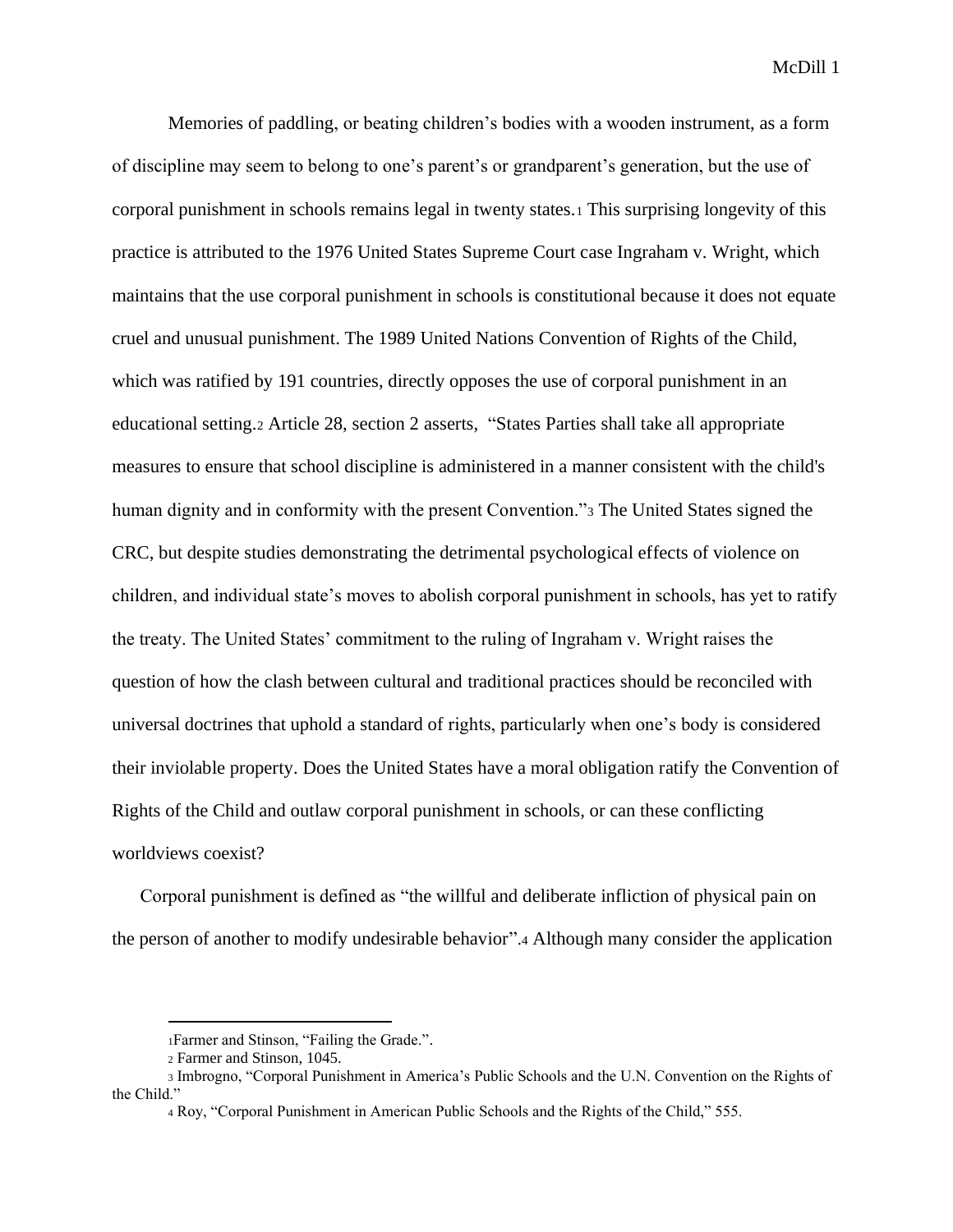of any degree of violence in an educational setting an overstep of boundaries, the "teacher justification statute" grants teachers the same disciplinary rights as guardians to enact punishment, thus allowing for the perpetration of violence by educators.<sup>5</sup> The use of corporal punishment is surprisingly widespread as well, with the U.S. Education Department estimating that there are 600,000 incidences in public schools every year. <sup>6</sup>

Corporal punishment also appears to have deep cultural ties to American history, which can explain the regional, particularly southern and rural, reluctance to let go of the practice. The roots of physical discipline can be traced to the long-entrenched belief that the Bible encourages the use of physical punishment to correct children, which was ingrained into the minds of the country's first agrarian, Christian settlers, where parents assumed both the role of both teacher and disciplinarian. <sup>7</sup> Psychologist Irwin Hyman, who has performed extensive research on corporal punishment in the modern U.S. attributes the evangelical attachment to the practice to the "devil theory," or the assumption that since 66% of Americans "report that they believe in the devil" they most likely "also believe that pleasure is the work of the devil and that good character can be forged through pain and humility."<sup>8</sup>

The hesitation to outwardly abolish corporal punishment begs the question: is this reluctance emblematic of a covert cultural attachment to the antiquated way of life intimately tied to the foundation of the country? How can nonconsensual, legalized physical violence coexist with the founding claim that American citizens have a right to property, if one's body is their primary piece of property? John Locke, a philosopher whose ideas were directly

<sup>5</sup> Roy, 556.

<sup>6</sup> Imbrogno, "Corporal Punishment in America's Public Schools and the U.N. Convention on the Rights of the Child," 1.

<sup>7</sup> Imbrogno, 2.

<sup>8</sup> Imbrogno, 2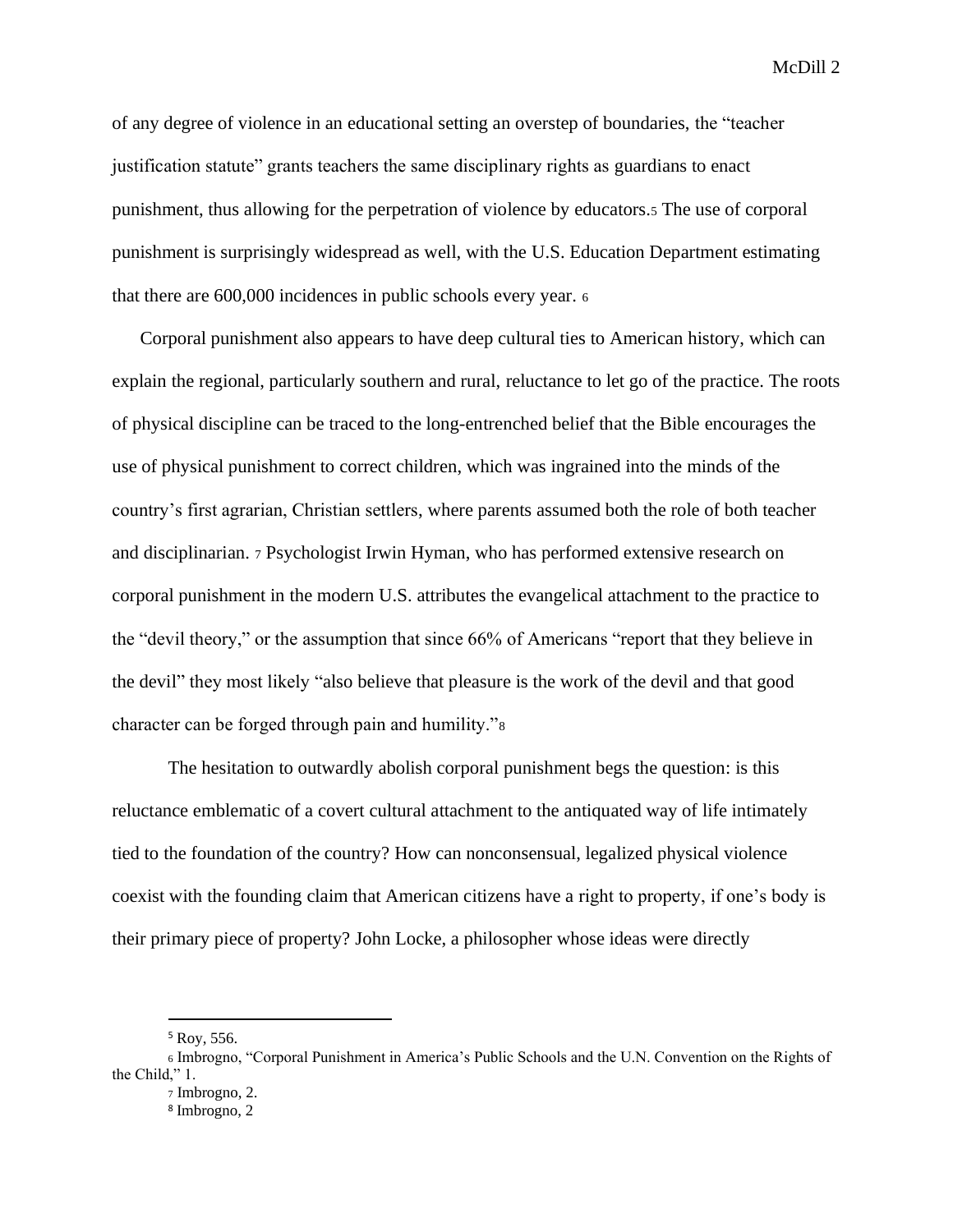incorporated into founding documents like the Declaration of Independence and Constitution, asserts that all men have a right to, "life, liberty and property**.**"<sup>9</sup> One's body is considered their indisputable property, so the infliction of unavoidable violence through the practice of corporal punishment is a violation of one's right to both liberty and property. The CRC similarly asserts that one has a right to freedom from bodily harm in Article 19, which affirms, "States Parties shall take all appropriate legislative, administrative, social and educational measures to protect the child from all forms of physical or mental violence, injury or abuse."<sup>10</sup> The dichotomy between the integral rights formally provided by these documents and their application in practice demonstrates how the United States can reinterpret founding guidelines to support illegitimate personal agendas largely founded in religious beliefs.

Lynette Roy explains the unique conditions of the United States' social and political climate resulting in the establishment and permanence of the ruling in Ingraham vs. Wright in the journal article *"Corporal Punishment in American Public Schools and the Rights of the Child."* Roy exploits the absurdity of Ingraham vs. Wright's implication that incarcerated adults have a greater right to protection from bodily harm than children in schools to argue that the federal government needs to take a strong stance against corporal punishment in accordance with the principles of our modern society.<sup>11</sup> This irony stems from the fact that the Eighth Amendment was determined to apply solely to those implicated in a crime, thus requiring corporal punishment must be, "inspired by malice and sadism" that is "deemed to shock the conscience" in order to warrant legal retribution for the propagators of such violence.<sup>12</sup> While heinous criminal offenders can defend themselves before being subjected to violence, the U.S. stance on

<sup>9</sup> Locke, John, 1632-1704. Two Treatises on Civil Government. London :G. Routledge and sons, 1887. <sup>10</sup> Roy, 561

<sup>11</sup> Roy, "Corporal Punishment in American Public Schools and the Rights of the Child," 557.

<sup>12</sup> Roy, 563.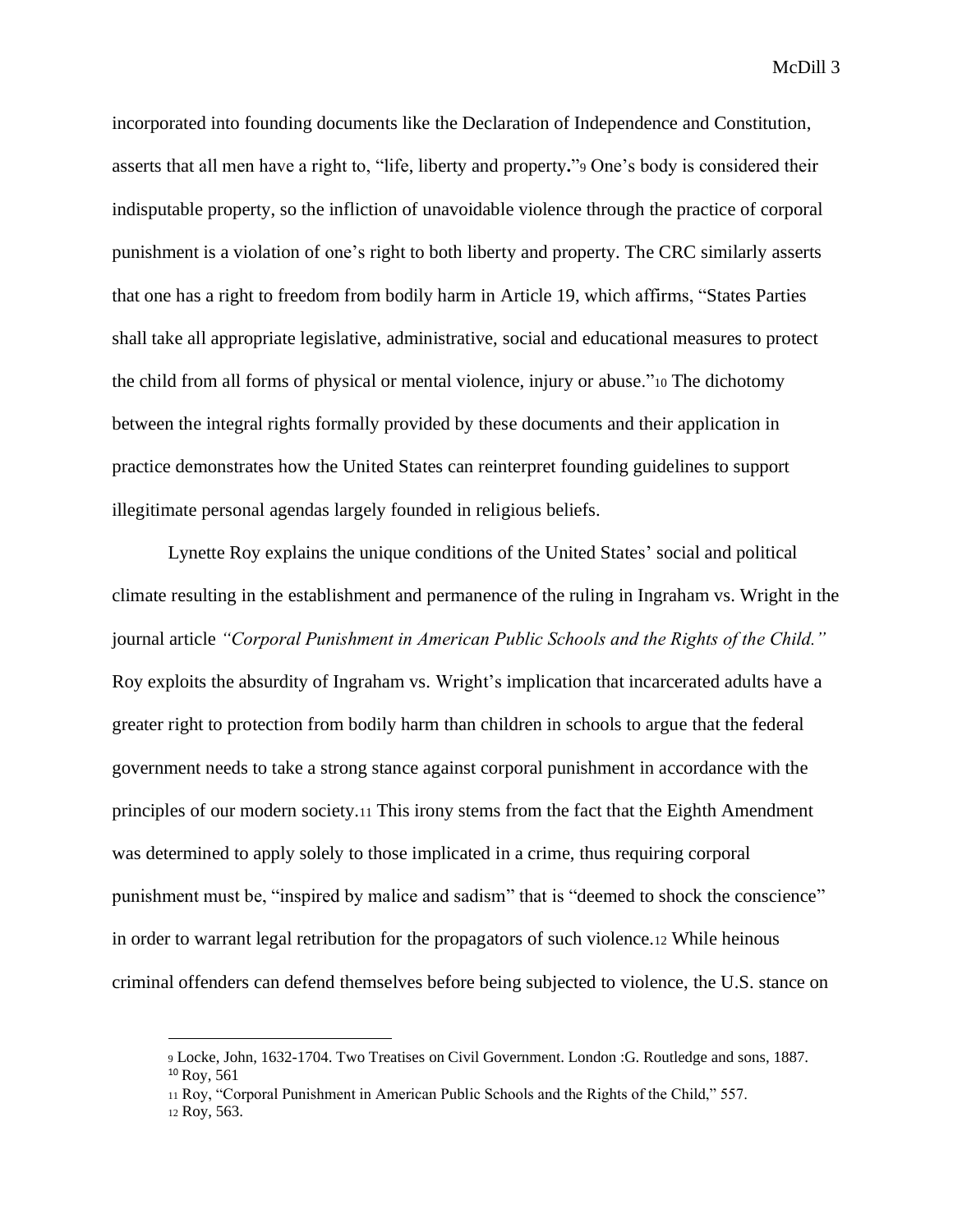corporal discipline overlooks the rights of the most vulnerable population, children, offering legal redress only after the child has suffered the lasting effects of physical trauma. To counter this harmful practice that is tragically ubiquitous, especially in the American south, Roy exhorts the "lower federal courts [to] focus not on the long and sordid tradition of corporal punishment" but rather the student's "constitutionally-protected liberty interest in bodily integrity."<sup>13</sup> Additionally, she calls for a top-down approach, asserting that a state-level "remedy will never be adequate" as a the authority of a more elevated department would have a greater success preventing "punishment that causes either physical or psychological harm to a student".<sup>14</sup> The federal government could take a firm stance against corporal punishment by ratifying the Convention of the Rights of the Child, but it is contentious whether this move would have a marked effect on the abolition of these practices, or would rather be a symbolic gesture to placate those advocating for the rights of children.

Others, like Andre R. Imbrogno in his article, *"Corporal Punishment in America's Public Schools and the U.N. Convention on the Rights of the Child: A Case for Nonratification"* argue that the ratification of the CRC is an ineffective strategy because Ingraham vs. Wright's "tone of deference established by the Supreme Court is reflected in judicial decisions from the lower federal courts and the states".<sup>15</sup> There are numerous federal loopholes to undermine the assertions of the CRC against the use of corporal punishment, and thus Imbrogno argues that a bottom-up, localized governmental approach is the most effective to overturn this American tradition, independent of the ratification of the CRC. Imborgno's assertion that change "must be

<sup>13</sup> Roy, 562.

<sup>14</sup> Roy, 563.

<sup>15</sup> Imbrogno, "Corporal Punishment in America's Public Schools and the U.N. Convention on the Rights of the Child," 7.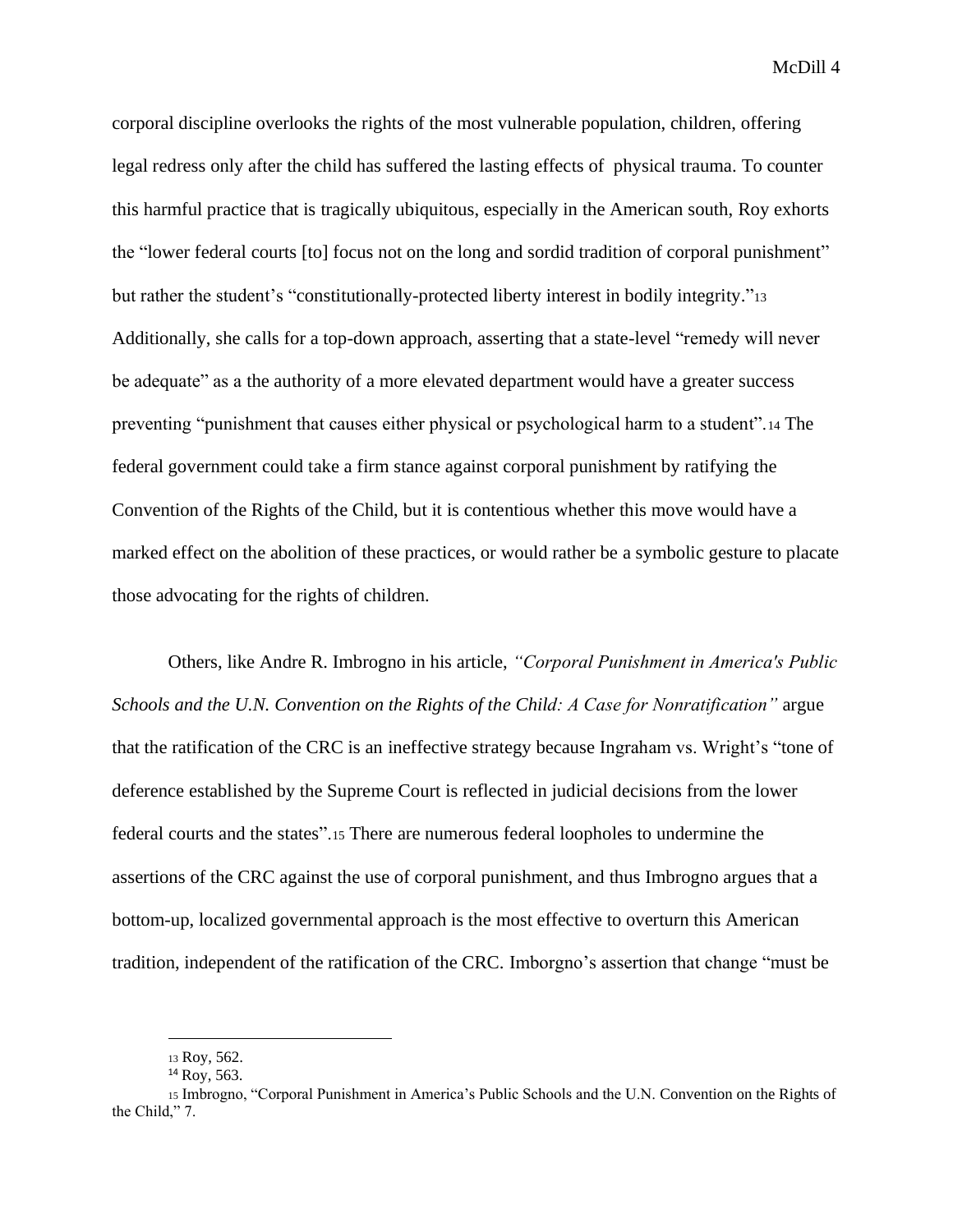developed through the changing of attitudes at the grassroots level rather than from the top-down imposition of international law," is a far cry from the universality advocated by CRC, as he minimizes the international sense of responsibility.<sup>16</sup> This more disconnected strategy also implies that an individual nation's morally dubious cultural practices can coexist with cries for international ethics, bringing into question the true pervasiveness of such ethical codes. Despite his argument against the ratification of the CRC, Imbrogno recognizes the injustice of the employment of corporal punishment in U.S. schools. In particular, he highlights the scientific research suggesting that corporal punishment is linked "with violence later in life and higher rates of delinquency."<sup>17</sup> Similarly to Roy, Imbrogno agrees that the federal response to Ingraham vs. Wright was too neutral by entirely deferring to individual states, and that the federal government needs to take a stronger stance against corporal punishment.

Alice Farmer, author of *"Failing the Grade: How the Use of Corporal Punishment in U.S. Public Schools Demonstrates the Need for U.S. Ratification of the Children's Rights Convention and the Convention on the Rights of Persons with Disabilities."* agrees with both Roy and Imbrogno that greater measures need to be taken to protect the well-being of children, particularly the exceptionally vulnerable disabled population. However, Farmer directly opposes Imbrogno's stance that the ratification of the CRC is fruitless, rather believing that Article 28 of the CRC, which asserts, parties should, "take all appropriate measures to ensure that school discipline is administered in a manner consistent with the child's human dignity" is a direct call to action.<sup>18</sup> Farmer believes that the United States should take definitive action against corporal punishment, at a minimum by ratifying the CRC treaty, on behalf of the international community

<sup>16</sup> Imbrogno, 10.

<sup>17</sup> Imbrogno, 7.

<sup>18</sup> Farmer and Stinson, "Failing the Grade," 1045.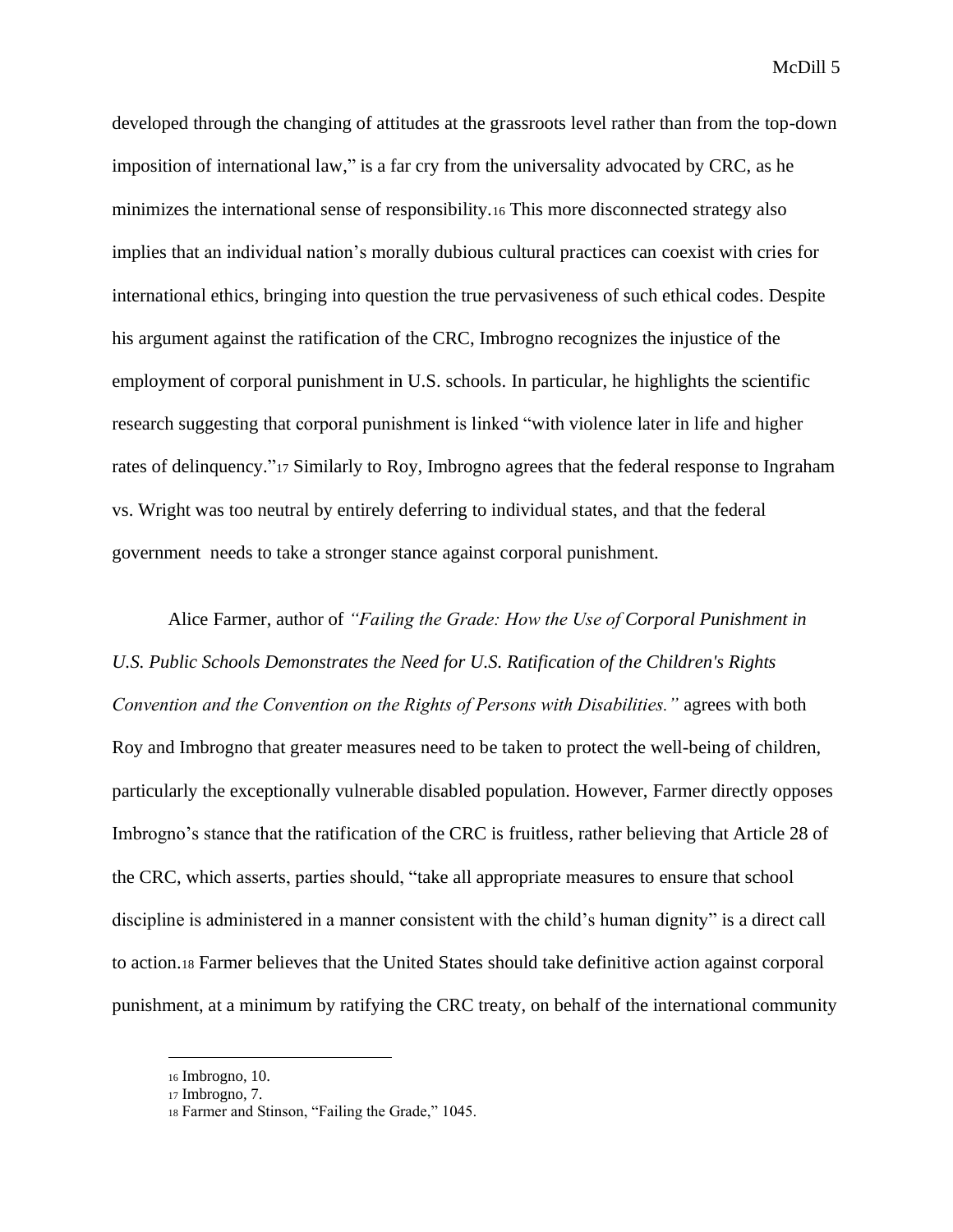represented by this statement. Additionally, she introduces the problematic, but unsurprising, aspect of how corporal punishment disproportionately affects disabled children and people of color, challenging the ruling of Ingraham vs. Wright on the basis of the United States' supposed commitment to equality. Particularly, Farmer emphasizes how in Tennessee, "students with disabilities are punished at more than twice the rate of the general student population."<sup>19</sup> This statistic is appalling because of these children's dependence on their caretakers and thus their disposition toward exploitation, but African American students are also disproportionately affected. Nationally "African-American students make up 17.1% of the nationwide student population, but 35.6% of those paddled."<sup>20</sup> In accordance with the prevalence of corporal punishment in the American south, this racial bias suggests that corporal punishment is a reflection of the United States' sinister history of slavery and racism.

The CRC declares corporal punishment in schools an international human rights violation, and therefore the United States has a moral obligation as leading world power to ratify the Convention of the Rights of the Child and set an ethical precedent for the humane treatment of children. The use of corporal punishment in schools is not in accordance with human dignity and therefore should be abolished. Additionally, regional use of corporal punishment in the United States raises red flags as it relates to the continuation of racism and other legacies of discrimination that are technically constitutionally illegal, but still prevalent. Under this logic, the Ingraham vs. Wright ruling should be unconstitutional as it relates to discrimination, and therefore corporal punishment does not have a legal founding in the United States, let alone internationally.

<sup>19</sup> Farmer and Stinson, 1038.

<sup>20</sup> Farmer and Stinson, 1038.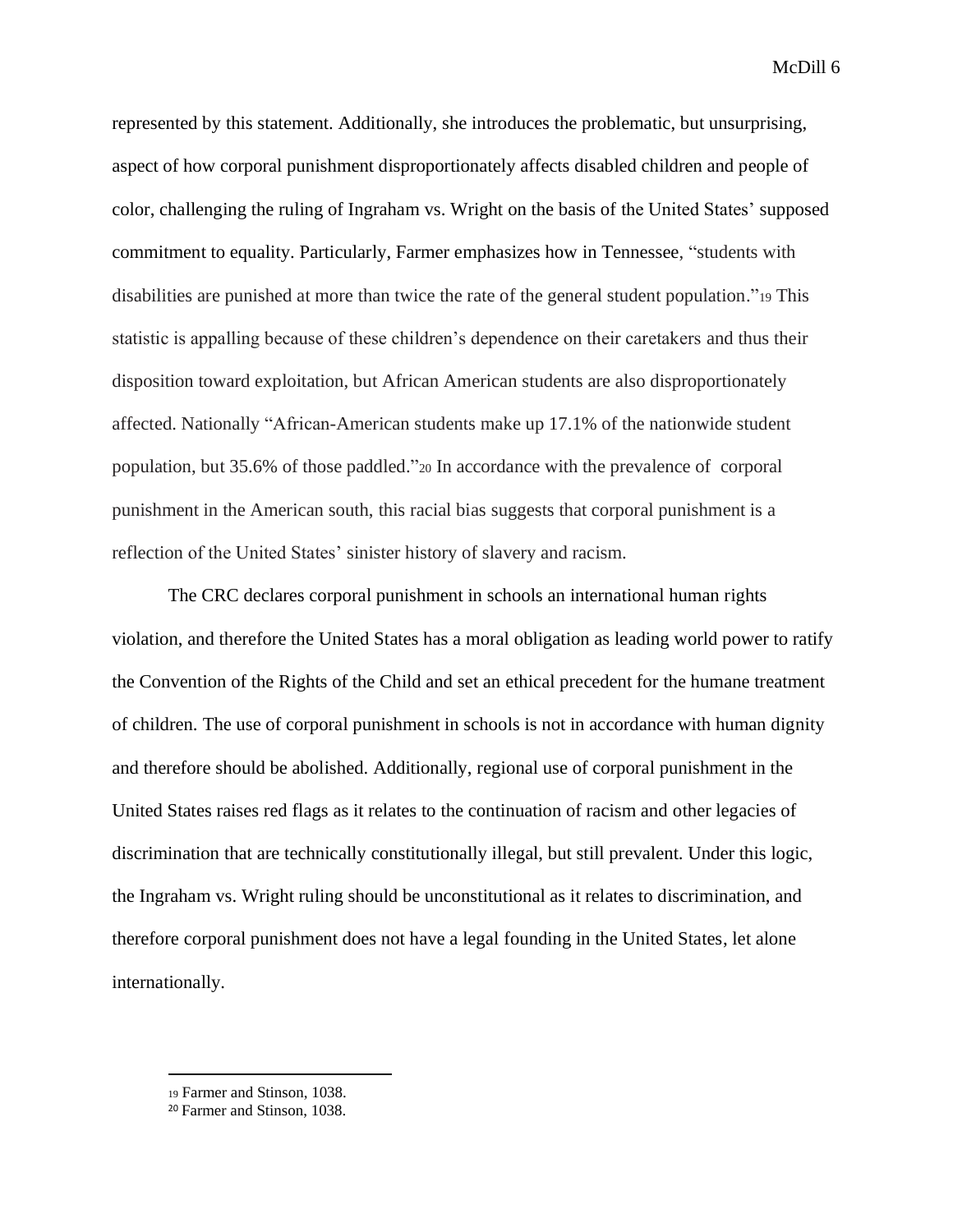As stated by Farmer and reconfirmed in Imbrogno's article, "Studies have demonstrated that "[p]roportionately, black children are subjected to corporal punishment many times oftener than white or Asian children in almost every school district in the nation".<sup>21</sup> In combination with the prevalence of corporal punishment in the Southeast, with all of the Confederate states with the exception of Virginia permitting it, while it is banned virtually everywhere outside the region, elicits imagery of the antebellum and Jim Crow South. In a time when the practice of racial terror lynching is only a few decades in the past, and state-sanctioned police brutality against people of color is a regular occurrence, one must wonder whether the strange attachment to corporal punishment stems from the United States' desire to cling to a legalized continuation of racially-targeted violence. Although one can defend this position using the same logic as the Confederate monument debate, that one should not erase history or "culture" because of its problematic connotation, is racialized violence a cultural practice the United States is proud to retain? Especially when the victims of the violence are children within an environment where they are meant to learn and grow, one cannot help but see the glaring of disparities of this position.

It is established that the use of corporal punishment has distinct implications within the United States as an individual country, but the United States also has an obligation as a world leader and a supposed advocate for liberty to ratify the CRC and set a global example. Imbrogno raises a valid argument that the ratification of the CRC alone would be a futile isolated effort to elicit palpable change on a federal level, but this does not mean that that United States' ratification of the CRC would be inconsequential. Rather, it is a necessary step for the federal government to take to make a firm, if only symbolic, stance against corporal punishment, and

<sup>21</sup> Imbrogno, "Corporal Punishment in America's Public Schools and the U.N. Convention on the Rights of the Child," 5.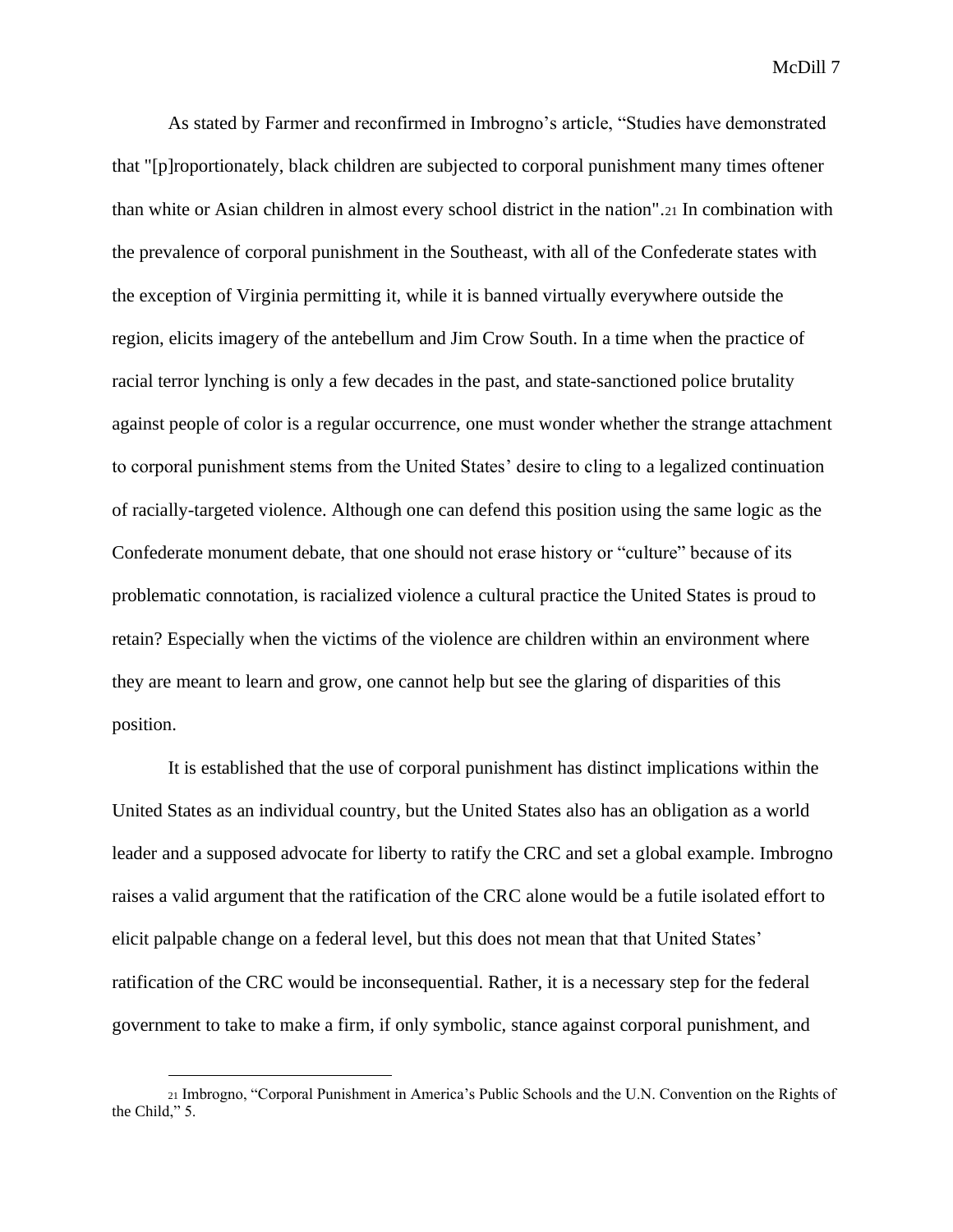break away from the detached pattern of deference to individual states established by the ruling of Ingraham vs. Wright and criticized by both Roy and Imbrogno. Additionally, the ratification of the CRC would be emblematic of the United States' internationally perceived commitment to preserving human dignity, which is in jeopardy considering that the U.S. is only one of two countries, the other being Somalia, not to ratify the treaty. Given Somalia's reputation as a haven for human rights violations, the United States should take the necessary measures sever this association, in order to preserve the American reputation as leader of the free world, if not in the best interest of its children. If the United States is a democracy and believes that all people have a right to life and liberty as John Locke and the Declaration of Independence claim, shouldn't we make a gesture to assert ourselves as concerned for the well-being of our children?

The way we can stop state-sanctioned violence against children is by bringing about another civil suit challenging corporal punishment, not within the bounds of cruel and unusual punishment, but concerning the disproportionate percentage of African American and disabled students affected, and how this disparity relates to the  $14<sub>th</sub>$  amendment's assertion of equal justice under the law. If this case makes it to the Supreme Court, it could overturn the ruling of Ingraham vs. Wright, adopting th CRC's stance against corporal punishment, but purely within the constraints of American politics. Even if the Supreme Court abolishes the legal assault of children, the legal strategy necessary to enact this change would still value state power over individual liberty, as opposed to international discourse about human dignity, demonstrating how Locke's philosophy remains an integral aspect of the United States' interpretation of the body as property.